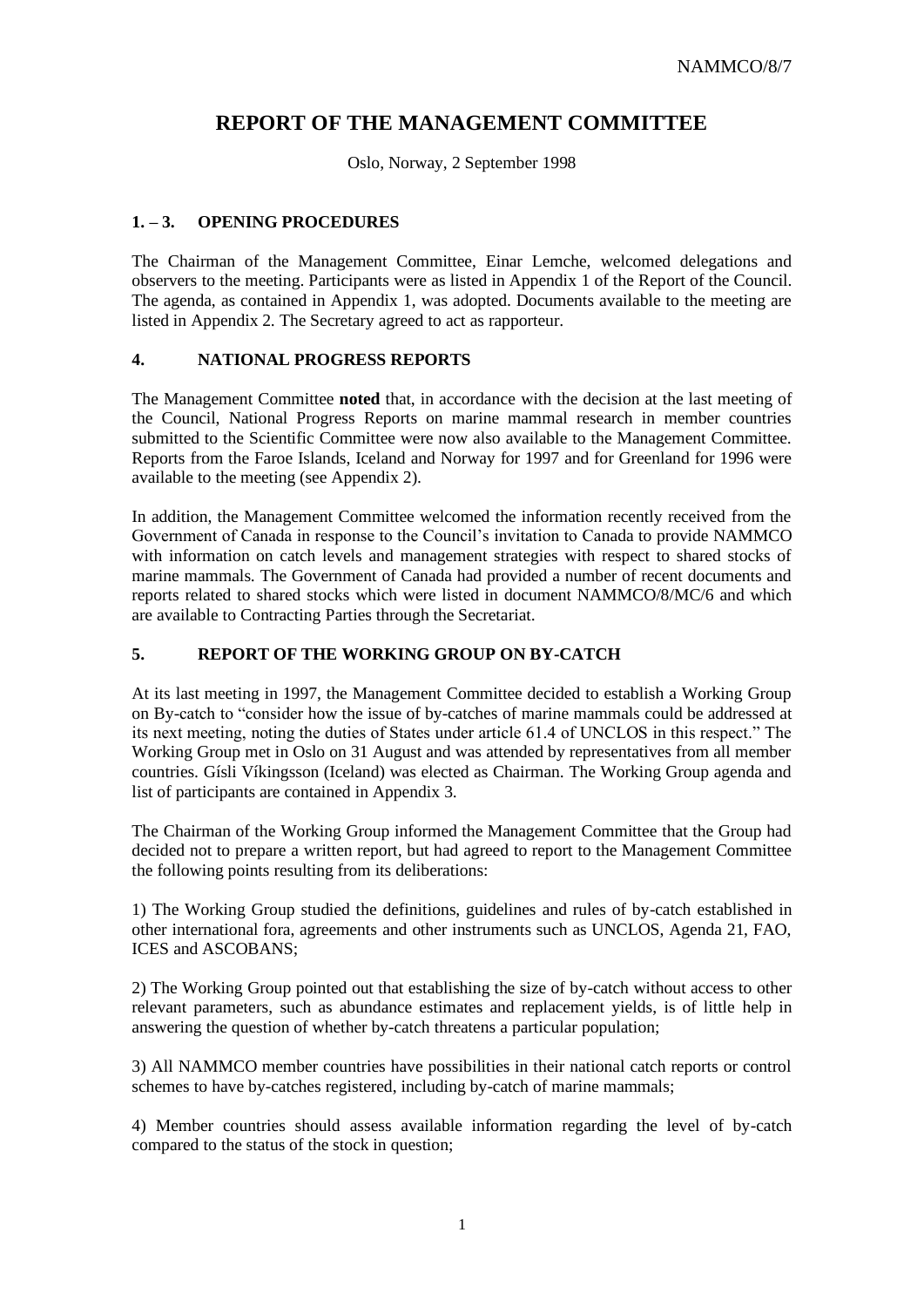5) Member countries should inform NAMMCO of developments in regulations for managing or avoiding by-catch and developments in new technology for this purpose;

6) The NAMMCO Secretariat should gather information on tests, developments and use of new technology in fishing gear to avoid or reduce by-catch.

7) The Working Group recommends that it should meet prior to the next annual meeting of the Management Committee to discuss developments in this field.

The Management Committee **agreed** that the Working Group should meet again prior to the next meeting of the Management Committee. While noting that discussions in the Working Group had so far been of a preliminary nature, it was agreed that further discussion should focus on issues related to points 4 and 5, as suggested by the Working Group, and that additional specific tasks could be forwarded to the Working Group as appropriate.

#### **6. PROPOSALS FOR CONSERVATION AND MANAGEMENT**

#### **6.1 Earlier proposals**

The Chairman drew the attention of the meeting to the updated list of proposals for conservation and management decided by NAMMCO since its establishment, as contained in NAMMCO/8/MC/3. (This list of proposals was updated after the Oslo meeting to also include proposals for conservation and management agreed at this meeting, and is contained as such in Appendix 4). The Chairman invited information from Contracting Parties on developments with regard to earlier proposals.

#### *Atlantic walrus*

With respect to the proposal for conservation and management of Atlantic walrus agreed in 1995 (see Appendix 4, point 2), Greenland provided the Management Committee with information on further measures recently implemented through legislation by the Greenland authorities for the conservation of the West Greenland stock. These regulations include: the restriction of walrus hunting to people with valid professional hunting licences only; a yearround ban on walrus hunting south of 66BN; limitations on the means of transport used in connection with walrus hunting to dog sleds and vessels of 19.99 GRT/31.99 GT or less: the sale of walrus products limited to direct sales at open markets or for personal use only. Municipal authorities now also have the possibility of implementing further restrictions if circumstances require.

## **6.2 New proposals**

## *6.2.1 Advice from the Scientific Committee*

## *i) Central North Atlantic minke whales*

The Management Committee **accepted** that for the Central Stock Area the minke whales are close to their carrying capacity and that removals and catches of 292 animals per year (corresponding to a mean of the catches between 1980-1984) are sustainable. The Management Committee noted the conservative nature of the advice from the Scientific Committee (see NAMMCO/8/6, item 8.5).

## *ii) Harp seals in the Northwest Atlantic*

The Management Committee **noted** that combined estimated catches of harp seals in Canada and Greenland are in the order of 300,000 and that these catches are near, or at, the established replacement yields (see NAMMCO/8/6, item 8.1).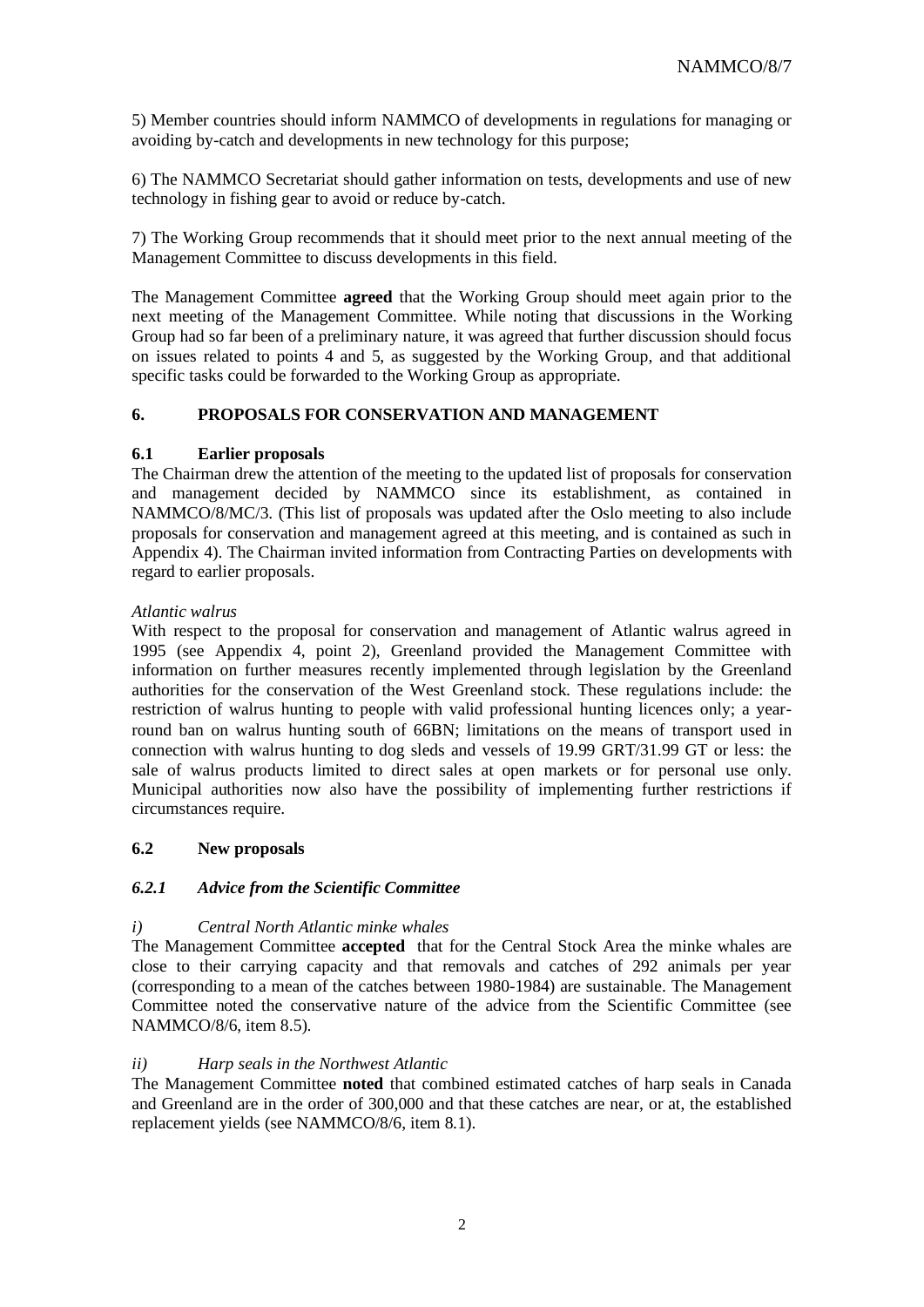### *iii) Hooded seals in the Northwest Atlantic*

The Management Committee **noted** that the total catch of hooded seals in the Northwest Atlantic in 1996 slightly exceeded the replacement yield while in 1997 the total number of seals taken was much lower (see NAMMCO/8/6, item 8.2).

## **7. RECOMMENDATIONS FOR SCIENTIFIC RESEARCH**

### **7.1 Requests for advice**

#### *7.1.1 Former requests from the Council*

The Chairman drew the attention of the meeting to the updated list of requests for advice (1992- 1997) which was available as NAMMCO/8/MC/4.

The Management Committee **noted** that scientific advice on a number of issues forwarded to the Scientific Committee had yet to be finalised due to on-going work in these areas. Of these, the following were noted in particular:

#### *NASS-95*

The Management Committee **agreed** to reiterate its previous recommendation to request the Scientific Committee to continue its work to monitor stock levels and trends in all stocks of marine mammals in the North Atlantic (see *NAMMCO Annual Report 1996*:131-132). In this context the Scientific Committee was encouraged to prioritise calculation of the abundance of species covered by NASS-95, in particular those species presently harvested and species considered to be important with respect to interactions with fisheries (see *NAMMCO Annual Report 1997*: 66).

*Harp seals in Greenland Sea and White Sea/Barents Sea and hooded seals in the Greenland Sea*  The Management Committee **noted** that a forthcoming meeting of the Joint ICES/NAFO Working Group on Harp and Hooded Seals would be addressing in particular requests for advice on these stocks. The Management Committee agreed to return to these matters when further information expected to result from this meeting had been reviewed by the Scientific Committee.

## *7.1.2 New requests for advice*

#### *Economic aspects of marine mammal-fisheries interactions*

The Management Committee **noted** the Scientific Committee's decision to maintain the Working Group on the Economic Aspects of Marine Mammal-Fisheries Interactions and to seek further guidance on matters of particular interest.

The Management Committee **agreed to recommend** that the Scientific Committee be requested to investigate the following economic aspects of marine mammal – fisheries interactions:

to identify the most important sources of uncertainty and gaps in knowledge with respect to the economic evaluation of harvesting marine mammals in the different areas;

to advise on research required to fill such gaps both in terms of refinement of ecological and economical models and collection of basic biological and economical data required as input parameters for the models;

- to discuss specific cases where the state of knowledge may allow quantification of the economic aspects of marine mammal – fisheries interactions: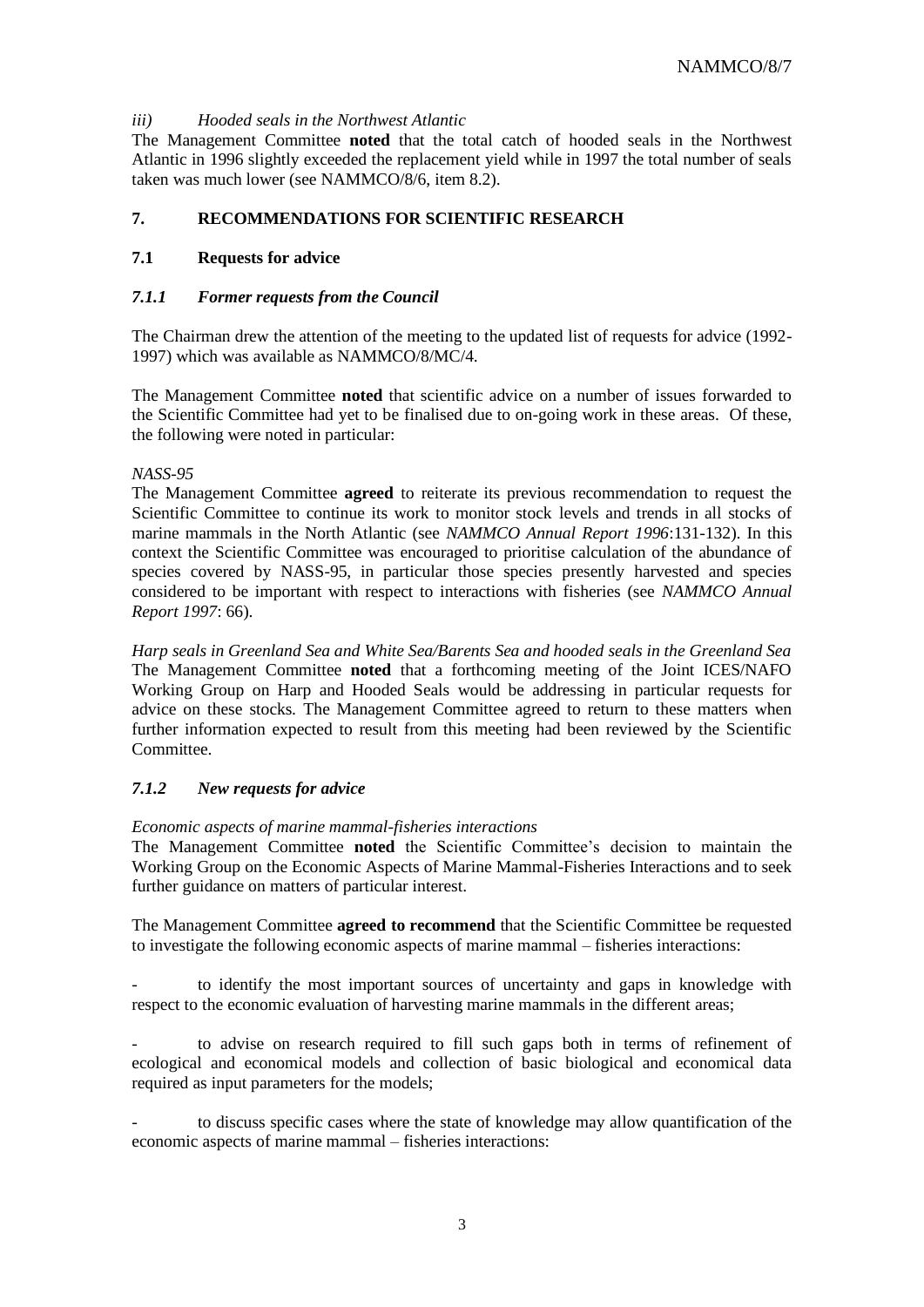a) what could be the economic consequences of a total stop in harp seal exploitation versus different levels of continued sustainable harvest?

b) what could be the economic consequences of different levels of sustainable harvest vs. no exploitation of minke whales?

#### *Stock structure of North Atlantic minke whales*

In order to ascertain the stock structure of minke whales in the North Atlantic, the Management Committee **agreed to recommend** that the Scientific Committee be requested to investigate the possibility of supplementing present sampling with existing older material from NAMMCO countries and other countries in joint genetic analyses. If possible, such analyses should be undertaken.

#### *Fin whales*

The Management Committee **agreed to recommend** that the Scientific Committee be requested to undertake an assessment of the status of fin whales in the North Atlantic based on all available data.

#### *White-beaked and white-sided dolphins*

The Management Committee has noted that ecological interactions between dolphin species of *the Lagenorhynchus genus* and fisheries have caused concern in NAMMCO countries. The Management Committee therefore **agreed to recommend** that the Scientific Committee be requested to perform an assessment of distribution, stock identity, abundance and ecological interactions of white-beaked and white-sided dolphins in the North Atlantic area.

#### *Feeding studies of harp and hooded seals*

The Management Committee **agreed to recommend** that the Scientific Committee coordinate joint feeding studies of harp and hooded seals in the Nordic Seas (Iceland, Greenland and Norwegian Seas) and off West Greenland.

## **8. IMPLEMENTATION OF THE JOINT NAMMCO CONTROL SCHEME**

#### **8.1 NAMMCO International Observation Scheme 1998**

The Chairman referred to NAMMCO/8/MC/5, which was a preliminary report by the Secretariat on the implementation of the International Observation Scheme in 1998 under the Joint NAMMCO Control Scheme for the Hunting of Marine Mammals.

The Secretary explained that this report had been prepared in accordance with article B.2.5 of the Joint NAMMCO Control Scheme. It was, however, noted that the report was of a preliminary nature as one observer was still active in the field at the time of the present meeting.

The Management Committee noted that observation activities in 1998 had involved the following:

#### *Sealing in Norway*

Land-based observation of seal catches in Norwegian sealing operations conducted in the West Ice and East Ice in the spring of 1998 was carried out in April. A total of three vessels were boarded by a NAMMCO observer in connection with the landing of catches in Tromsø during the period 26 to 28 April 1998. National inspection reports were checked in all cases, and the delivery of catches to the purchaser. Rieber  $\&$  Co in Tromsø, was also observed. No violations were reported. A final report of observation activities was submitted to the Secretariat.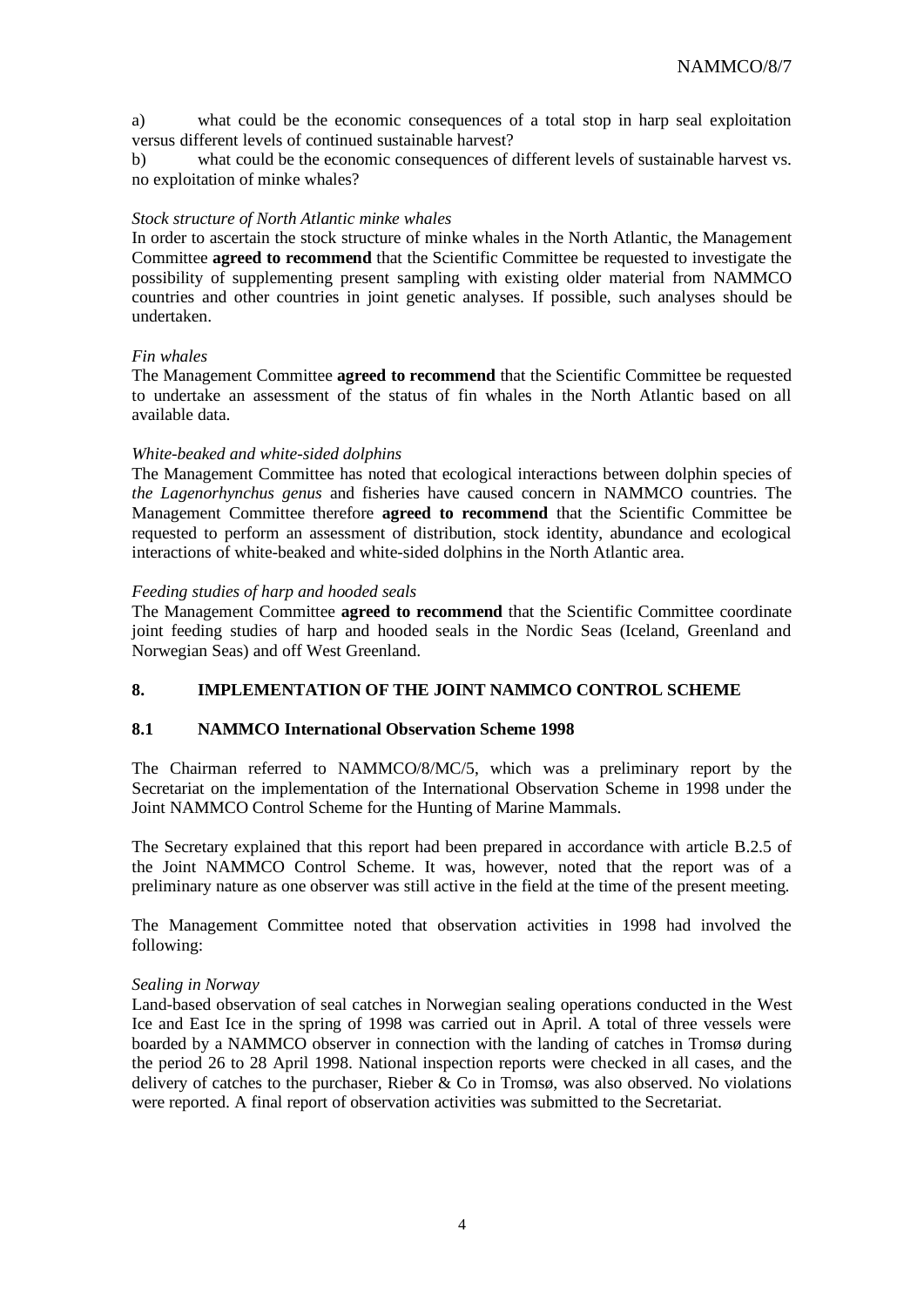#### *Whaling in Norway*

Land-based observation of catches of minke whales by Norwegian vessels was carried out at points of delivery in the Lofoten Islands during the period 2 June to 8 June by a NAMMCO observer. The observer also took part in the course for national whaling inspectors in Bergen on 29 April prior to observation activities. A total of eight whaling vessels were boarded and the whaling logbooks were checked in all cases. On three of the eight vessels, national inspectors were not present when the observer arrived, but the captains of all vessels were present during observation. No violations were reported and a final report of activities was submitted to the Secretariat.

#### *Whaling and sealing in Greenland*

Land-based observation of whaling and sealing activities in Greenland is presently being carried out. The planned period of observation in Greenland is 27 August to 13 September, based in the Nuuk area with possible additional coverage in other locations, if appropriate, within this period. A final report of activities is expected to be submitted to the Secretariat before the end of September 1998.

In addition to providing an outline of observation activities, the preliminary report to the Management Committee also drew attention to some general matters related to the administration of the Scheme, which had been implemented for the first time in 1998.

With respect to planning, it was noted that the proposal for the scope of activities was developed by the Secretariat and approved by the Management Committee by correspondence on March 25. It was further agreed on 29 April to extend the plan to also include land-based observation of whaling operations in Norway. Two observer candidates were nominated by each member country, no reservations to any candidates were received, and all eight observers were appointed by the Management Committee on March 25. Based on the agreed proposal for scope, the Secretariat then developed specific plans for observation activities (as outlined above) in accordance with budgeted funds for these activities in 1998, and drawing on three of the eight appointed observers.

The Secretary noted that experiences so far in 1998 in implementing the Scheme revealed a number of administrative matters related to, for example, reporting, salaries and other rates, as well as deadlines for planning, for which the Secretariat requires further guidance and direction from the Management Committee. The Management Committee noted the recommendation of the Secretary that these matters be considered in more detail before the implementation of the Scheme in 1999.

## **8.2 NAMMCO International Observation Scheme 1999**

With respect to the implementation of the Observation Scheme in 1999, the Chairman noted that according to paragraph 14 of the Guidelines to the Observation Scheme - "By October each year, the Secretariat develops a proposal for the Management Committee for the scope and range of observation activities during the following year in accordance with budgeted funds for these activities. The Management Committee shall approve this proposal and appoint the observers by 1 January" .

On the basis of comments from delegations, the Management Committee **agreed** as a starting point that pilot whaling activities in the Faroe Islands should be included in a general proposal for the scope of the Scheme in 1999, and that consideration should also be given to the possibility of on-board observation in other areas.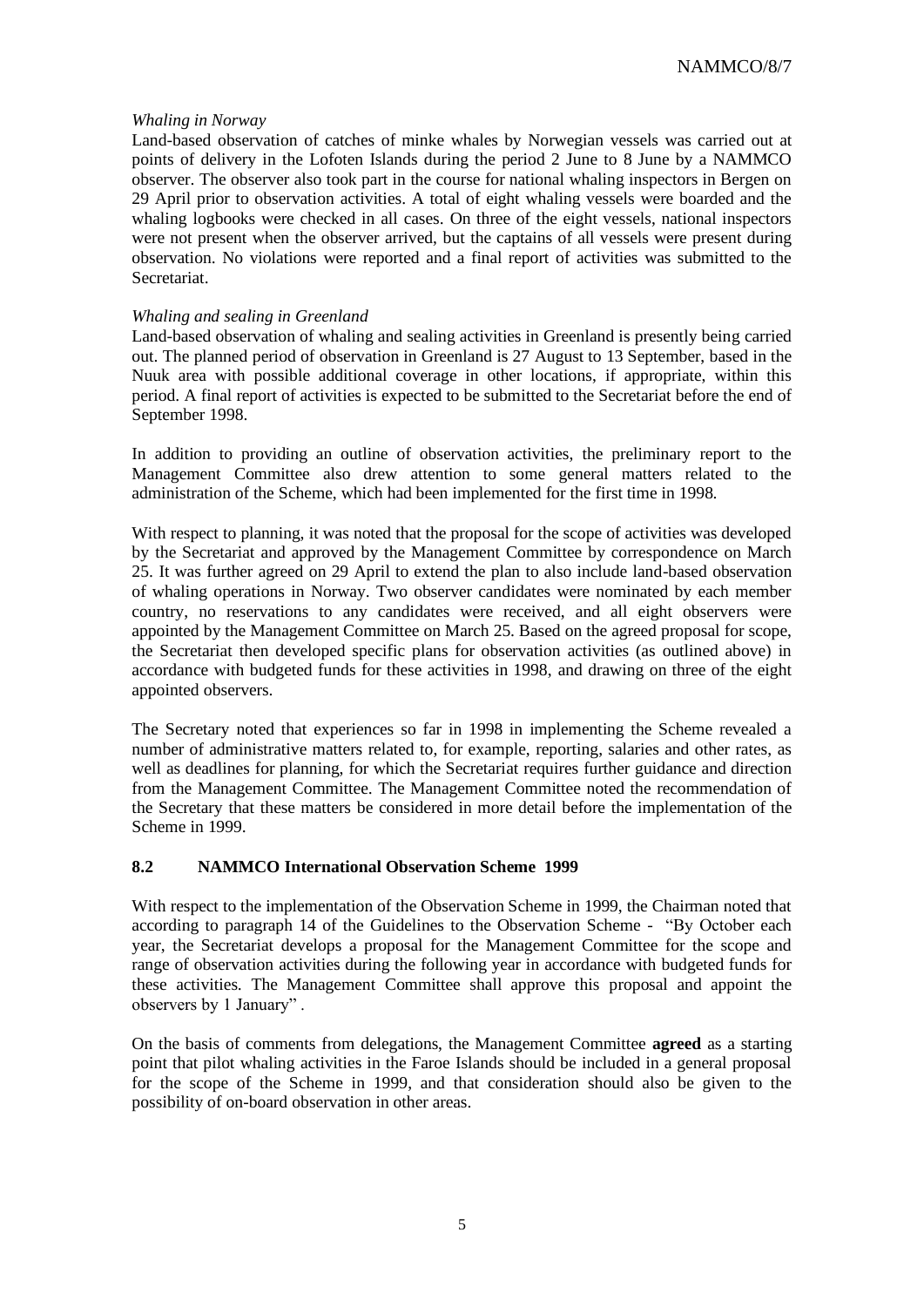## **8.3 Working Group on Inspection and Observation**

The Management Committee **agreed** to reactivate the Working Group on Inspection and Observation and Egil Ole Øen (Norway) agreed to resume chairmanship of the Working Group. Noting points raised under 8.1 and 8.2 above, the Management Committee **instructed** the Working Group to meet again prior to 1 December 1998 in order to review in detail the implementation of the Observation Scheme in 1998 and to review a proposal for the scope and range of observation activities in 1999, as well as to examine other practical and administrative matters requiring further consideration and development, and to propose any amendments to the administrative guidelines to the Scheme which may be necessary.

## **9. ELECTION OF OFFICERS**

## **9.1 Election of Chairman**

Kaj Mortensen (Faroe Islands) was elected Chairman of the Management Committee for the next two years.

## **9.2 Election of Vice-Chairman**

Halvard P. Johansen (Norway) was elected as Vice-Chairman of the Management Committee for the next two years.

## **10. ANY OTHER BUSINESS**

Arnór Halldórsson (Iceland) on behalf of all members of the Management Committee, expressed his gratitude and appreciation to Einar Lemche for his efficient handling of the business of the Committee during the two consecutive terms in which he had held the office of Chairman.

## **11. ADOPTION OF REPORT**

A draft report of the meeting, containing all matters of substance agreed by the Management Committee, was reviewed and approved during the meeting. The final edition of the report was prepared after the meeting and adopted by correspondence.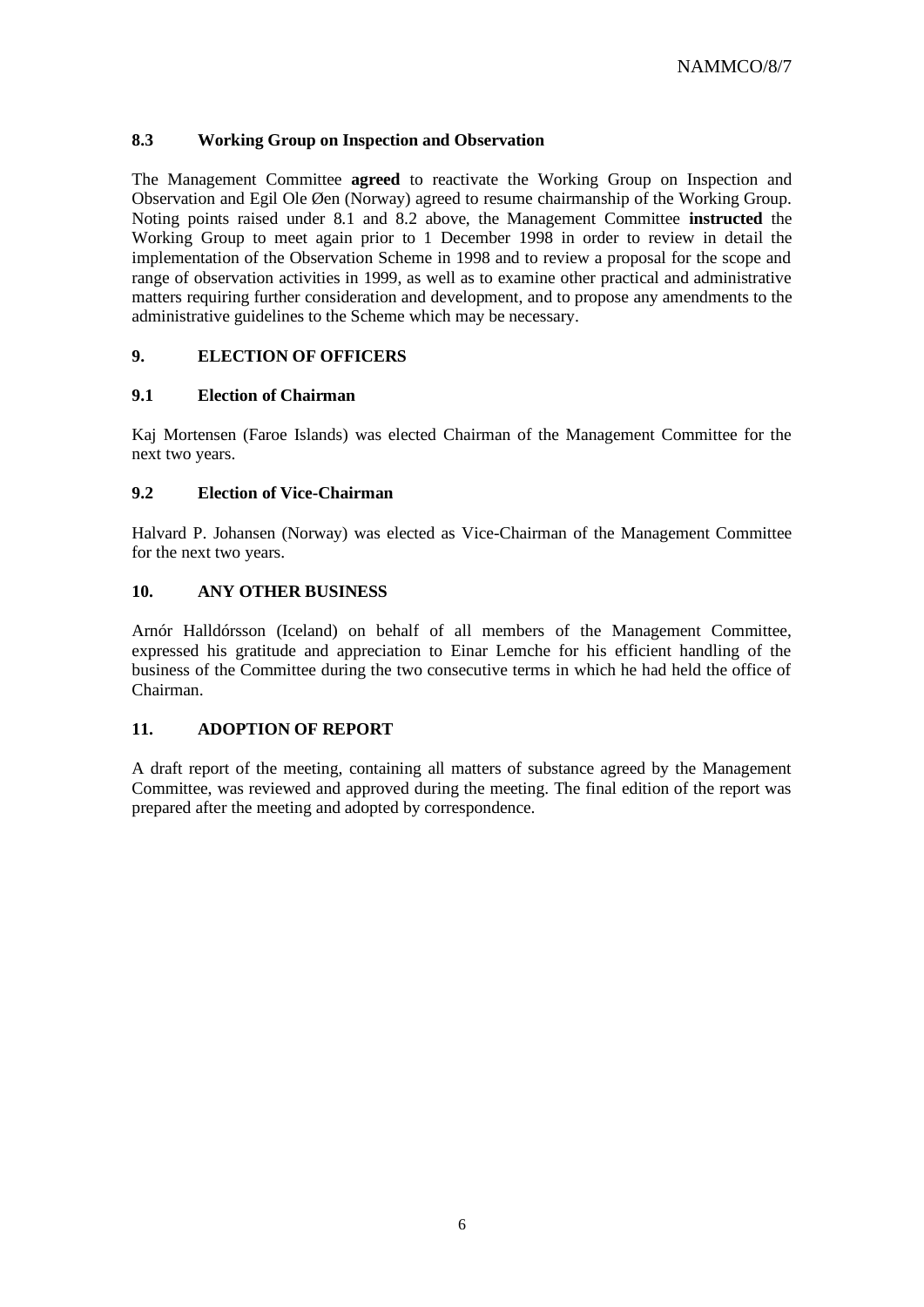## **AGENDA**

- 1. Chairman's opening remarks
- 2. Adoption of agenda
- 3. Appointment of rapporteur
- 4. National Progress Reports
- 5. Report of the Working Group on By-catch
- 6. Proposals for conservation and management
	- 6.1 Earlier proposals
	- 6.2 New proposals
		- 6.2.1 Advice from the Scientific Committee
		- 6.2.2 Other proposals
- 7. Recommendations for scientific research
	- 7.1 Recommendations from the Scientific Committee
	- 7.2 Other recommendations
		- 7.2.1 Former requests from the Council
		- 7.2.2 New recommendations from Member Countries
	- 7.3 Establishment of drafting group for scientific recommendations
- 8. Implementation of the Joint NAMMCO Control Scheme
	- 8.1 NAMMCO International Observation Scheme 1998
	- 8.2 NAMMCO International Observation Scheme 1999
	- 8.3 Working Group on Inspection and Observation
	- 8.4 Other matters
- 9. Election of officers
	- 9.1 Election of Chairman
	- 9.2 Election of Vice-Chairman
- 10. Any other business
- 11. Adoption of report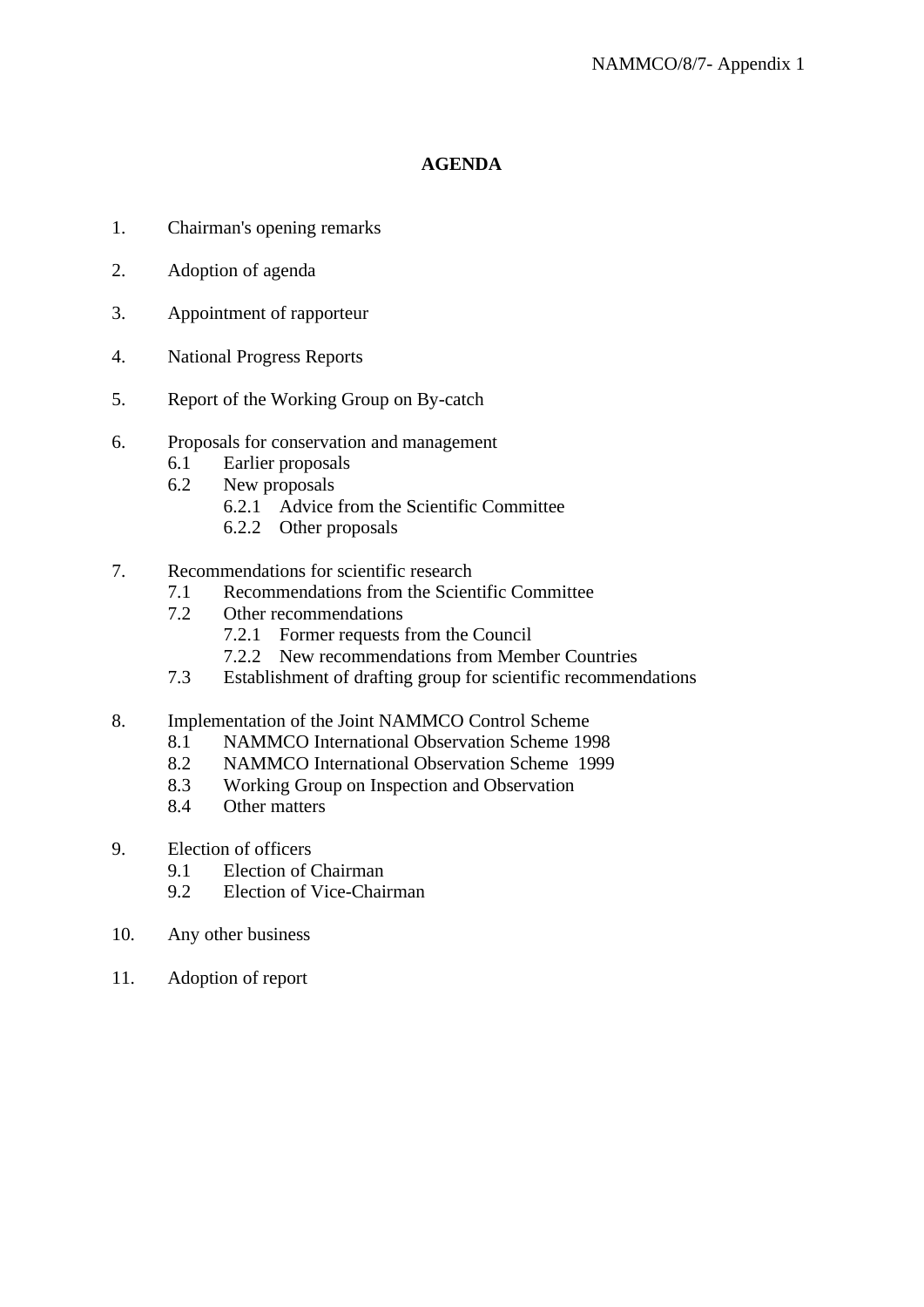## **LIST OF DOCUMENTS**

| NAMMCO/8/MC/1                    | List of documents                                                                                                                                                                 |
|----------------------------------|-----------------------------------------------------------------------------------------------------------------------------------------------------------------------------------|
| NAMMCO/8/MC/2                    | Agenda                                                                                                                                                                            |
| NAMMCO/8/MC/3                    | List of proposals for conservation and management (up to<br>and including NAMMCO/7)                                                                                               |
| NAMMCO/8/MC/4                    | Requests for scientific advice $-$ 1992-1997                                                                                                                                      |
| NAMMCO/8/MC/5                    | Preliminary report on implementation of the NAMMCO<br>International Observation Scheme under the Joint<br>NAMMCO Control Scheme for the Hunting of Marine<br><b>Mammals</b>       |
| NAMMCO/8/MC/6                    | Information on marine mammal research and management<br>provided by the Government of Canada                                                                                      |
| <b>National Progress Reports</b> |                                                                                                                                                                                   |
| NAMMCO/SC/6/NPR-F                | Faroe Islands - Progress Report on Marine Mammal<br>Research in 1997                                                                                                              |
| NAMMCO/SC/6/NPR-G                | Greenland - Progress Report on Marine Mammal Research in<br>1996                                                                                                                  |
| NAMMCO/SC/6/NPR-I                | Iceland - Progress Report on Marine Mammal Research in<br>1997                                                                                                                    |
| NAMMCO/SC/6/NPR-N                | Norway - Progress Report on Marine Mammal Research in<br>1997                                                                                                                     |
| Council documents:               |                                                                                                                                                                                   |
| NAMMCO/8/6                       | Report of the Scientific Committee, 1-5 March 1998                                                                                                                                |
| NAMMCO/8/8                       | Report of the ICES Advisory Committee on Fishery<br>Management on Harp and Hooded Seals (advice from ICES<br>to NAMMCO's request).                                                |
| NAMMCO/CS/1998                   | Provisions of the Joint NAMMCO Control Scheme for the<br>Hunting of Marine Mammals (as adopted by the Council of<br>NAMMCO at its Sixth Meeting in Tromsø, Norway, March<br>1996) |